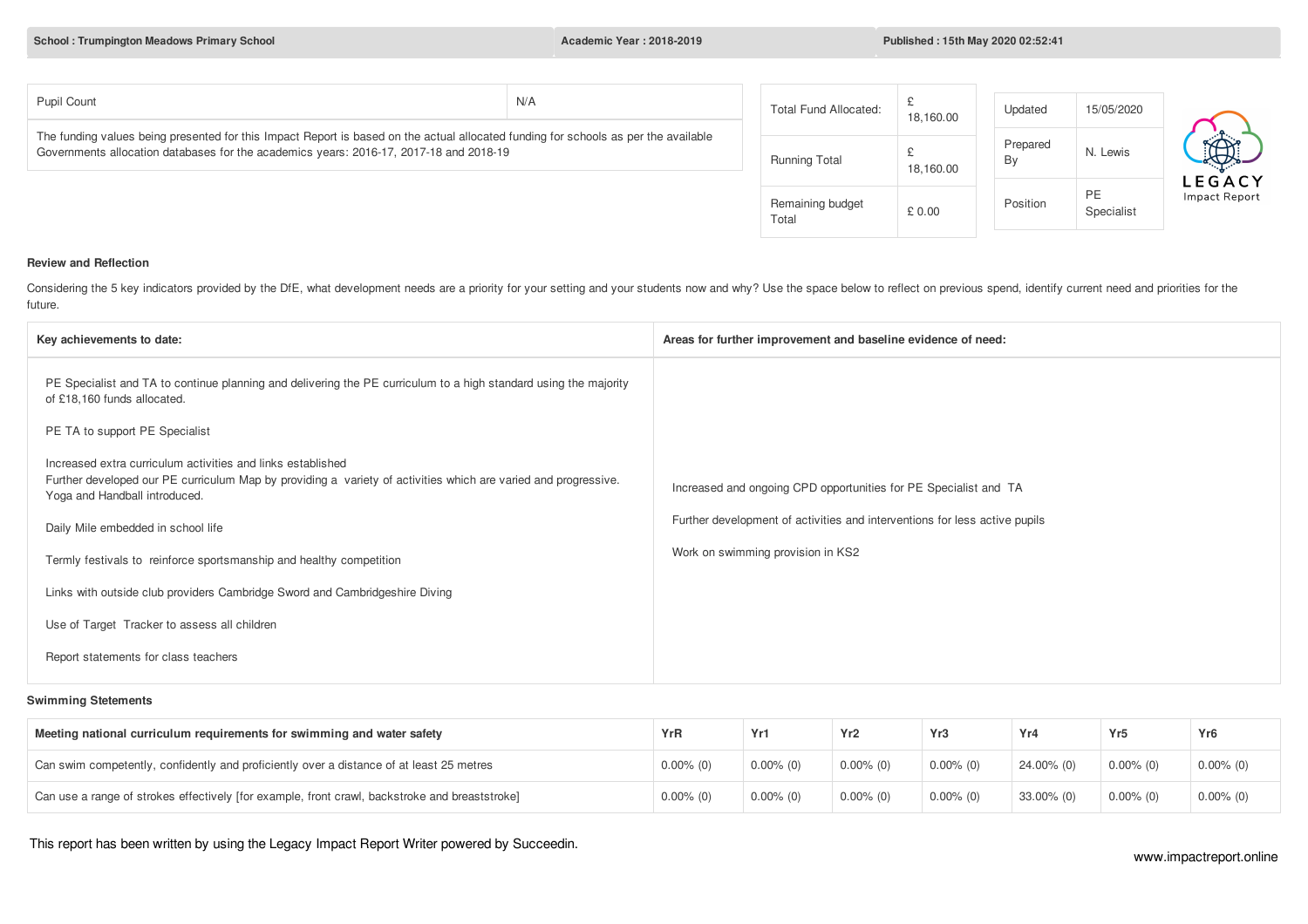| Can could perform safe self-rescue in different water-based situations                                                                                                                                                      | $0.00\%$ (0) | $0.00\%$ (0) | $0.00\%$ (0) | $0.00\%$ (0) | 28.00% (0) | $0.00\%$ (0) | $0.00\%$ (0) |
|-----------------------------------------------------------------------------------------------------------------------------------------------------------------------------------------------------------------------------|--------------|--------------|--------------|--------------|------------|--------------|--------------|
| Schools can choose to use the Primary PE and Sport Premium to provide additional provision for swimming but this<br>must be for activity over and above the national curriculum requirements. Have you used it in this way? |              |              |              |              | No.        |              |              |

### **Key Indicators**

### **Key Indicator 1 : Description**

The engagement of all pupils in regular physical activity Chief Medical Officer guidelines recommend that primary school children undertake at least 30 minutes of physical activity a day in school

| Expenditure | Percentage of total allocation |
|-------------|--------------------------------|
| £4.500.00   | 24.7797%                       |

| Key<br>Indicator | School focus with clarity on intended<br>impact on pupils:                                                                                                                                                                                                                                                                                                                         | Actions to achieve:                                                                                                                                                                                                                                                                                                                                                                                                                                                                                                                                                                                                       | <b>Funding</b><br>allocated:                | Evidence and impact:                                                                                                                                                                                                                                                                                                                                                                                                                                             | Sustainability and<br>suggested next steps:                                                                                                                                                                                                                                                                                                                                                                                                                                                                                                                                                                     | <b>External</b><br><b>Providers</b><br>Type and<br>Name | <b>External</b><br><b>Providers</b><br>Website<br>and Email<br><b>Address</b> |
|------------------|------------------------------------------------------------------------------------------------------------------------------------------------------------------------------------------------------------------------------------------------------------------------------------------------------------------------------------------------------------------------------------|---------------------------------------------------------------------------------------------------------------------------------------------------------------------------------------------------------------------------------------------------------------------------------------------------------------------------------------------------------------------------------------------------------------------------------------------------------------------------------------------------------------------------------------------------------------------------------------------------------------------------|---------------------------------------------|------------------------------------------------------------------------------------------------------------------------------------------------------------------------------------------------------------------------------------------------------------------------------------------------------------------------------------------------------------------------------------------------------------------------------------------------------------------|-----------------------------------------------------------------------------------------------------------------------------------------------------------------------------------------------------------------------------------------------------------------------------------------------------------------------------------------------------------------------------------------------------------------------------------------------------------------------------------------------------------------------------------------------------------------------------------------------------------------|---------------------------------------------------------|-------------------------------------------------------------------------------|
| Key<br>Indicator | Increase the amount of meaningful physical<br>activity taking place at lunchtimes by providing<br>a wide range of opportunities both guided and<br>independent.<br>Continue to provide After School Clubs<br>Continue to promote and use the 'Mile<br>Challenge' as a way of enhancing physical<br>activity and fitness.<br>6 week block of swimming for all children in<br>Year 5 | Ensure TA' understand and promote the new play zones for<br>structured play. New equipment purchased to enhance play.<br>Timetable the play pods for all children to use for independent<br>play.<br>After school activities to be promoted by parent mail,<br>displayed on the PE Noticed board and announced in<br>assembly.<br>Promote classes 'Mile Challenge' distance's on the PE notice<br>board and award class certificates in celebration assembly.<br>Embedded in school life and launch at the start of the new<br>academic year.<br>Organise swimming and transport to local pool for children in<br>Year 4. | £<br>4,500.00<br>(KS1&<br>KS <sub>2</sub> ) | Class timetable established for<br>lunchtime play with a variety of zones<br>such as skipping, play pods, climbing<br>frame ect.<br>Uptake of clubs is good with many at<br>maximum capacity<br>Children enjoy seeing their class<br>distance on the 'Mile Challenge' notice<br>board and are eager to go out and run<br>as much as possible.<br>Children in Year 4 completed a 6 week<br>block of swimming (December 2018)<br>with 24% able to swim 25m or more | Look into club providers<br>to run activities at<br>lunchtime to boost active<br>play further. Link the<br>'Mile Challenge' into<br>whole school activities<br>such as Sport Relief and<br><b>National Fitness</b><br>Week and keep promoting<br>the benefits to class<br>teachers. Look into the<br>less active children<br>and how to increase their<br>participation. Swimming<br>needs to be a longer<br>block to increase<br>the ability of all children<br>and to raise the<br>percentage of children<br>that can reach the<br>requirement of 25m or<br>more, range of strokes<br>and self rescue skills. |                                                         |                                                                               |

**Key Indicator 2 : [Description](#)**

This report has been written by using the Legacy Impact Report Writer powered by Succeedin.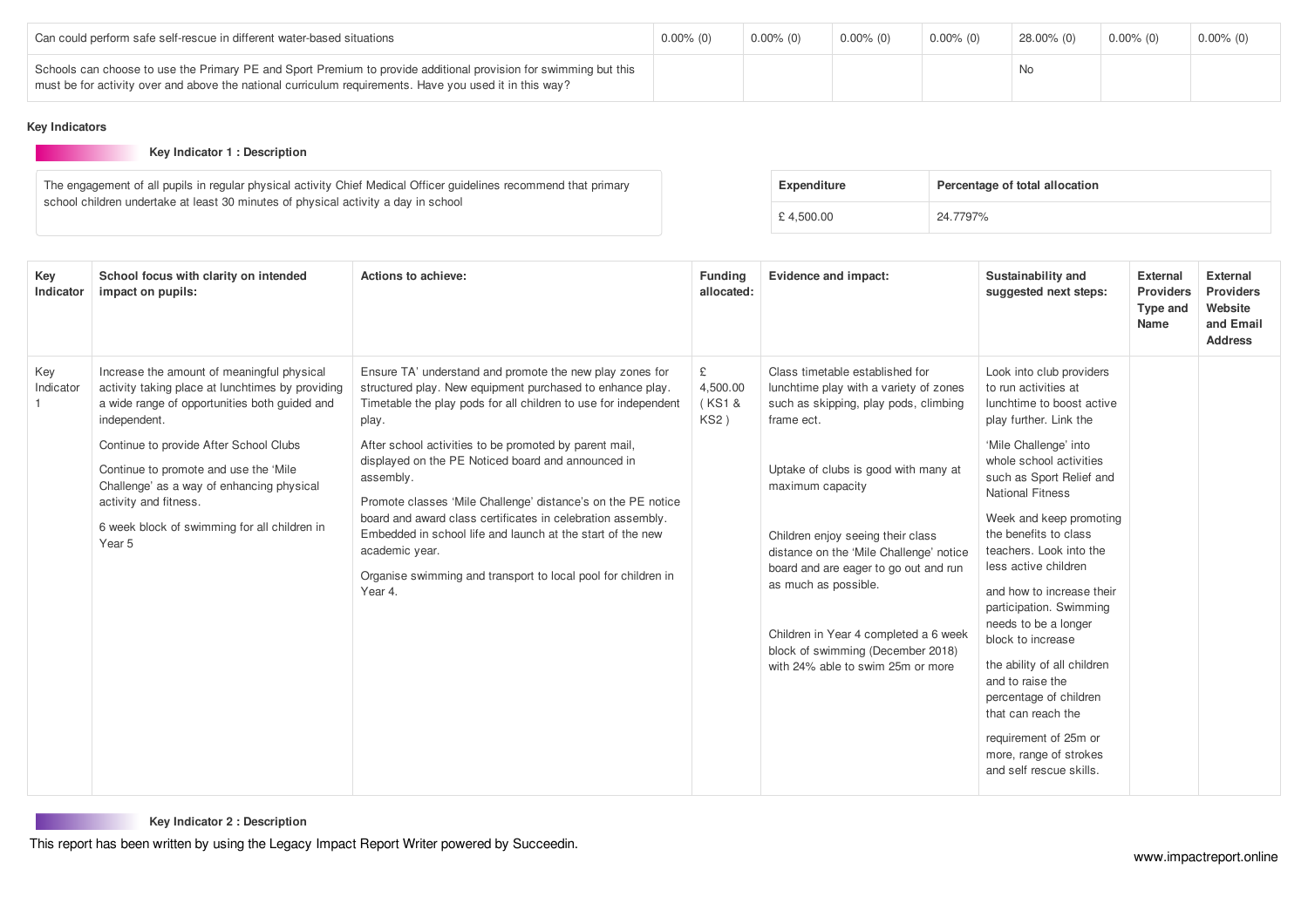The profile of PESSPA being raised across the school as a tool for whole school improvement

| Expenditure | Percentage of total allocation |
|-------------|--------------------------------|
| £100.00     | 0.5507%                        |

| Key<br>Indicator                   | School focus with clarity on<br>intended impact on pupils:                                                                                                                                                                                                                                                                                                                                                                          | Actions to achieve:                                                                                                                                                                                                                                                                                                                                                                                                                           | <b>Funding</b><br>allocated: | Evidence and impact:                                                                                                                                                                                                                                                                                                                                                                                                                         | Sustainability and suggested<br>next steps:                                                                                                                                                                                   | <b>External</b><br><b>Providers</b><br>Type and<br>Name | <b>External</b><br><b>Providers</b><br>Website and<br><b>Email Address</b> |
|------------------------------------|-------------------------------------------------------------------------------------------------------------------------------------------------------------------------------------------------------------------------------------------------------------------------------------------------------------------------------------------------------------------------------------------------------------------------------------|-----------------------------------------------------------------------------------------------------------------------------------------------------------------------------------------------------------------------------------------------------------------------------------------------------------------------------------------------------------------------------------------------------------------------------------------------|------------------------------|----------------------------------------------------------------------------------------------------------------------------------------------------------------------------------------------------------------------------------------------------------------------------------------------------------------------------------------------------------------------------------------------------------------------------------------------|-------------------------------------------------------------------------------------------------------------------------------------------------------------------------------------------------------------------------------|---------------------------------------------------------|----------------------------------------------------------------------------|
| Key<br>Indicator<br>$\overline{2}$ | The employment of the PE<br>Specialist and PE HLTA                                                                                                                                                                                                                                                                                                                                                                                  | PE Specialist and TA have raise<br>the profile and running of PE at the<br>school                                                                                                                                                                                                                                                                                                                                                             | £100.00<br>(KS1 &<br>KS2)    | PE Specialist and TA have increased the quality of PE provision at<br>Trumpington Meadows primary school, bringing high quality PE<br>lesson and planning to progress learning throughout all year groups.                                                                                                                                                                                                                                   | Look into other athletes visiting<br>school, by contacting club link<br>Cambridgeshire Diving                                                                                                                                 |                                                         |                                                                            |
|                                    | Celebration assembly every week to<br>ensure the whole school is aware of<br>the importance of PE and<br>Sport and to encourage all pupils to<br>aspire to being involved in PE life.<br>Notice boards updated regularly to<br>raise the profile of PE and Sport for<br>all visitors and parents to see.<br>Local sporting personality to visit<br>school, so pupils can identify with<br>success and aspire to be a local<br>hero. | Sporting certificates to be handed<br>out during celebration assembly<br>and festival results to be<br>announced.<br>Notice boards to contain a display<br>of children's work linked to current<br>PE activities.<br>Links to local clubs promoted<br>clearly and a overview of the<br>activities children will take part in<br>half<br>termly.<br>Use contact at Cambridgeshire<br>Sword to arrange GB Athlete visit<br>to inspire children. |                              | Local GB Fencer visited school which hopefully has inspired them.<br>It was great for them to meet a real life hero. With our link to<br>Cambridge Sword, many children now attend their club.<br>Display of children's Gymnastics and Fitness work has been<br>shared by a display and the children enjoy seeing their work.<br>Festival results are announced in celebration assembly and shared<br>on the PE notice board for all to see. | Continue to use PE notice<br>boards to promote PE and<br>inform children what's<br>happening in school<br>and in the local area.<br>Run a PE assembly to all<br>children to promote physical<br>activity, fitness and health. |                                                         |                                                                            |

# **Key Indicator 3 : Description**

Increased confidence, knowledge and skills of all staff in teaching PE and sport

| Expenditure | Percentage of total allocation |
|-------------|--------------------------------|
| £12,000.00  | 66.0793%                       |

This report has been written by using the Legacy Impact Report Writer powered by Succeedin.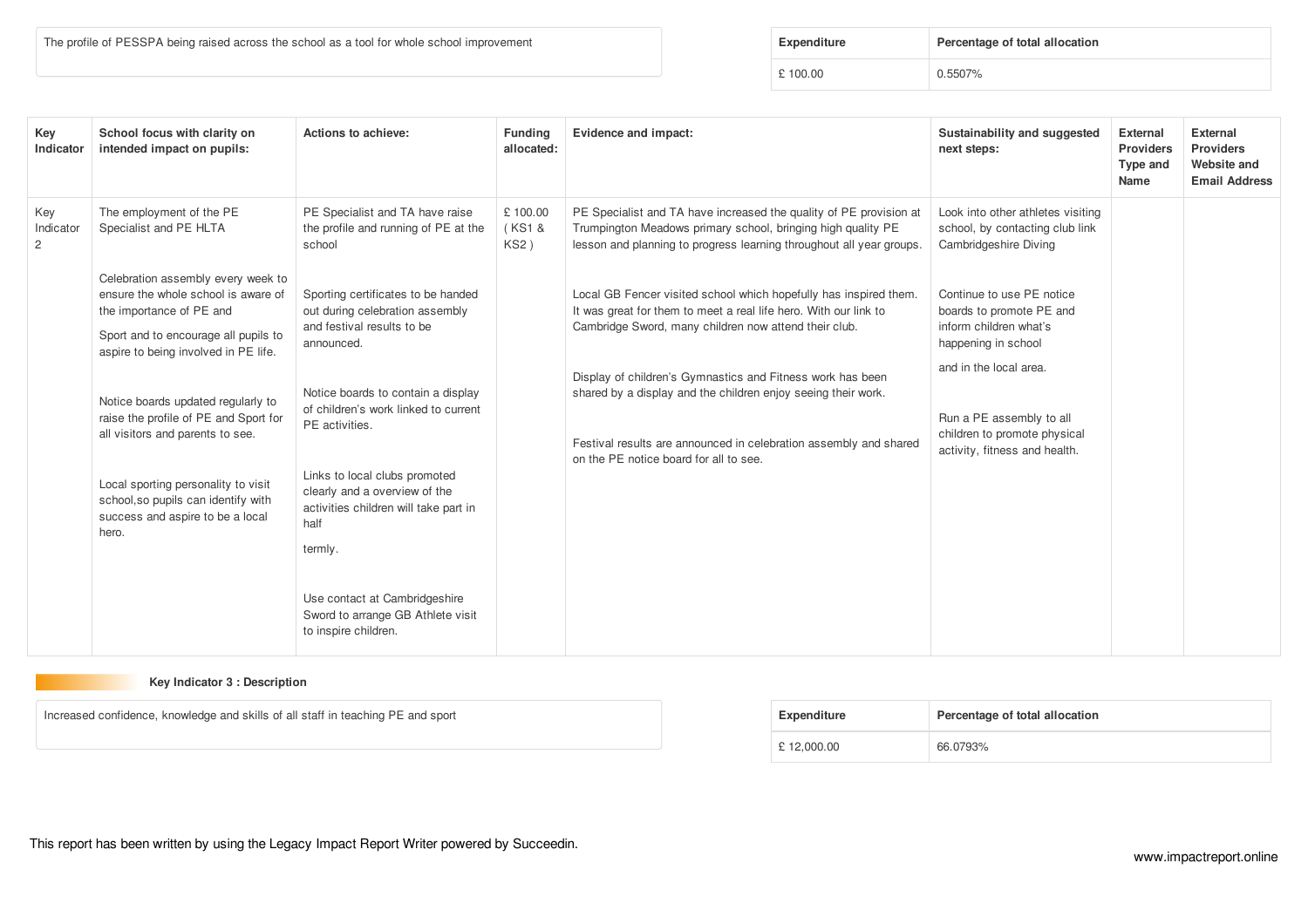| Key<br>Indicator      | School focus with<br>clarity on intended<br>impact on pupils:                                                       | Actions to achieve:                                                                                                                                                                                                                                   | <b>Funding</b><br>allocated: | Evidence and impact:                                                                                                                                                                               | Sustainability and suggested next steps:                                                                                                                                                                                  | <b>External</b><br><b>Providers</b><br>Type and<br>Name | <b>External</b><br><b>Providers</b><br>Website and<br>Email<br><b>Address</b> |
|-----------------------|---------------------------------------------------------------------------------------------------------------------|-------------------------------------------------------------------------------------------------------------------------------------------------------------------------------------------------------------------------------------------------------|------------------------------|----------------------------------------------------------------------------------------------------------------------------------------------------------------------------------------------------|---------------------------------------------------------------------------------------------------------------------------------------------------------------------------------------------------------------------------|---------------------------------------------------------|-------------------------------------------------------------------------------|
| Key<br>Indicator<br>3 | PE TA CPD to allow<br>more children to access<br>high quality PE provision<br>in school<br>PE Specialist to stay up | TA to achieve Level 5 in Primary School Physical Education and<br>continue to work alongside PE Specialist, as well as delivering<br>their own PE lessons with continued quidance form PE<br>Specialist.<br>PE Specialist to attend network meetings. | 12,000.00<br>(KS1 &<br>KS2)  | TA is now HLTA and<br>continues to support PE<br>Specialist and also now<br>teaches their own lesson to<br>ensure more children are<br>accessing quality PE that is<br>meaningful and has purpose. | Continue CPD for HLTA to stay up to date with<br>current trends and sustain current ability to<br>delivery lessons by constant input and planning<br>from PE Specialist.<br>PE Specialist to attend more network meetings |                                                         |                                                                               |
|                       | to date with current PE<br>updates                                                                                  |                                                                                                                                                                                                                                                       |                              |                                                                                                                                                                                                    | and training.                                                                                                                                                                                                             |                                                         |                                                                               |

# **Key Indicator 4 : Description**

| Broader experience of a range of sports and activities offered to all pupils | Expenditure | Percentage of total allocation |
|------------------------------------------------------------------------------|-------------|--------------------------------|
|                                                                              | £ 60.00     | 0.3304%                        |

| Key<br>Indicator | School focus with clarity on intended<br>impact on pupils: | <b>Actions to achieve:</b> | <b>Funding</b><br>allocated: | Evidence and impact: | Sustainability and suggested<br>next steps: | <b>External</b><br><b>Providers</b><br>Tvpe and<br>Name | <b>External</b><br><b>Providers</b><br>Website and<br>Email<br><b>Address</b> |
|------------------|------------------------------------------------------------|----------------------------|------------------------------|----------------------|---------------------------------------------|---------------------------------------------------------|-------------------------------------------------------------------------------|
|------------------|------------------------------------------------------------|----------------------------|------------------------------|----------------------|---------------------------------------------|---------------------------------------------------------|-------------------------------------------------------------------------------|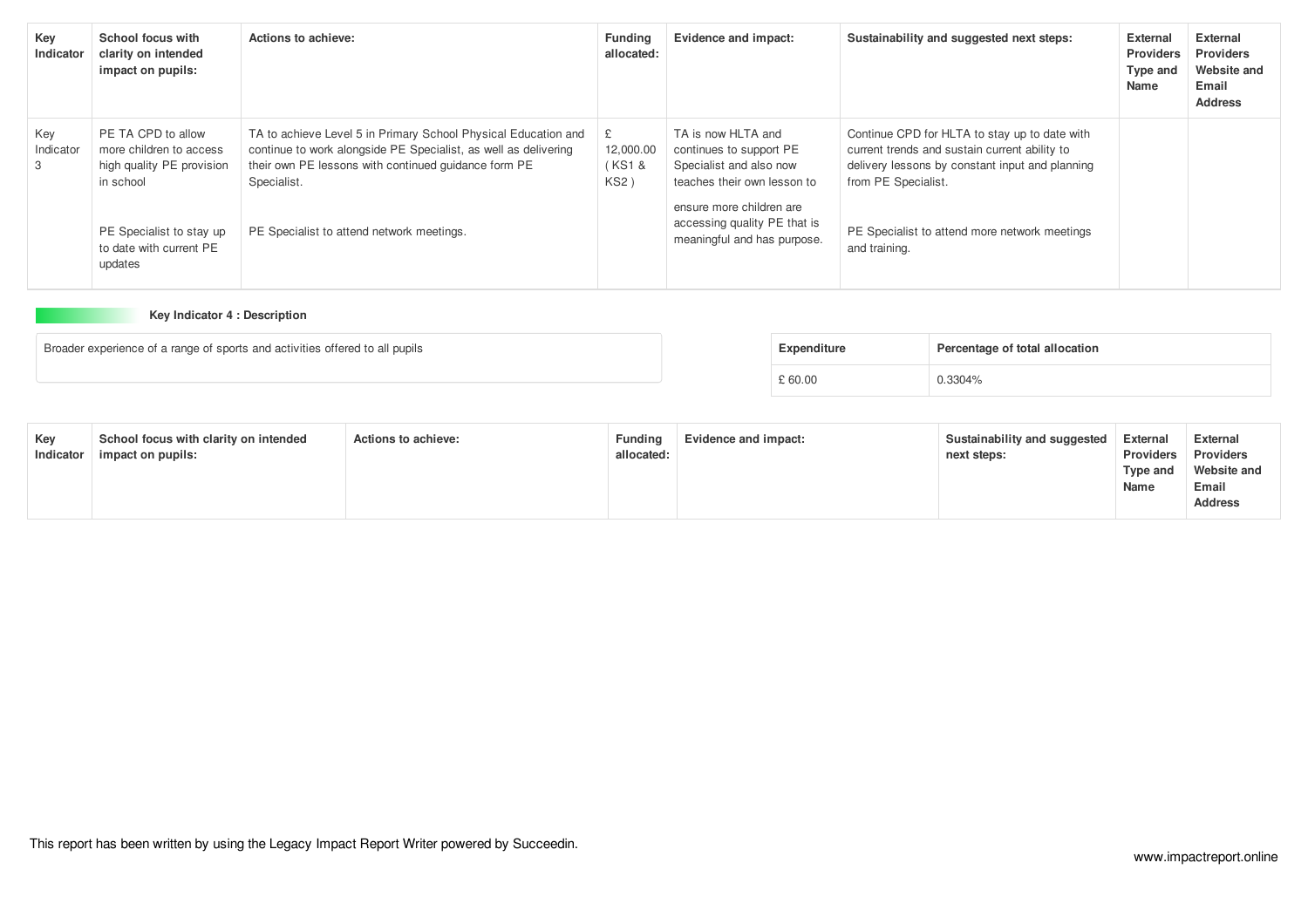| Key<br>Indicator<br>4 | Continue to offer a broad range of activities at<br>After School Clubs that caters for children in<br>Reception - Year 6.                                                                                                                                                                           | After school activities to change termly for<br>variety but also link to the PE curriculum to<br>enhance current learning.                                                                                                                                                                                                                                                                                                                          | £ 60.00<br>(KS1 &<br>KS2) | Curriculum map is always adapting to topic<br>work in dance and handball has been<br>introduced in Year 5 and Year 6.                                                                                                                                                                                                                                                                                                                                                | Continue to work with our local<br>providers yearly and establish<br>new club links.                                                                              |  |
|-----------------------|-----------------------------------------------------------------------------------------------------------------------------------------------------------------------------------------------------------------------------------------------------------------------------------------------------|-----------------------------------------------------------------------------------------------------------------------------------------------------------------------------------------------------------------------------------------------------------------------------------------------------------------------------------------------------------------------------------------------------------------------------------------------------|---------------------------|----------------------------------------------------------------------------------------------------------------------------------------------------------------------------------------------------------------------------------------------------------------------------------------------------------------------------------------------------------------------------------------------------------------------------------------------------------------------|-------------------------------------------------------------------------------------------------------------------------------------------------------------------|--|
|                       | Evaluate curriculum map and adapt to change<br>where needed<br>Continue to use Cambridge Sword to offer<br>taster sessions for children in KS2<br>Use Cambridgeshire Diving Talent ID service<br>to not only spot G&T, but to also provide<br>access to new sporting opportunities for<br>children. | Work closely with Premier Sports, Over and In<br>and the other club providers we use.<br>Evaluate the curriculum map to see if it's<br>current and in line with new trends to boost<br>participation and to offer/adapt actives where<br>possible.<br>Yoga added to the curriculum map in Year 1<br>and Year 2.<br>Contact Cambridge Sword to arrange taster<br>session for children in Year 4- Year 6.<br>Arrange visit from Cambridgeshire Diving |                           | Cambridge Sword delivered taster session to<br>children in Year 4, 5 and 6 which introduced<br>them to a new activity and also continues are<br>club links.<br>Cambridgeshire Diving delivered sessions to<br>children in Year 1 and 2 with some children<br>spotted for the next phase of talent ID.<br>Cambridge Tennis provided a taster session for<br>children in Year 4 to promote external club<br>links and opportunities for children outside of<br>school. | Continue to review curriculum<br>map and look at what other<br>activities can be cross<br>curriculum linked<br>based on skill level of PE<br>Specialist and HLTA. |  |

# **Key Indicator 5 : Description**

| Increased participation in competitive sport |  | Expenditure | Percentage of total allocation |
|----------------------------------------------|--|-------------|--------------------------------|
|                                              |  | £ 1,500.00  | 8.2599%                        |

| Kev<br>Indicator | School focus with clarity on<br>intended impact on pupils: | <b>Actions to achieve:</b> | <b>Fundina</b><br>allocated: | Evidence and impact: | Sustainability and suggested<br>next steps: | External<br><b>Providers Type</b><br>and Name | <b>External Providers</b><br><b>Website and Email</b><br><b>Address</b> |
|------------------|------------------------------------------------------------|----------------------------|------------------------------|----------------------|---------------------------------------------|-----------------------------------------------|-------------------------------------------------------------------------|
|------------------|------------------------------------------------------------|----------------------------|------------------------------|----------------------|---------------------------------------------|-----------------------------------------------|-------------------------------------------------------------------------|